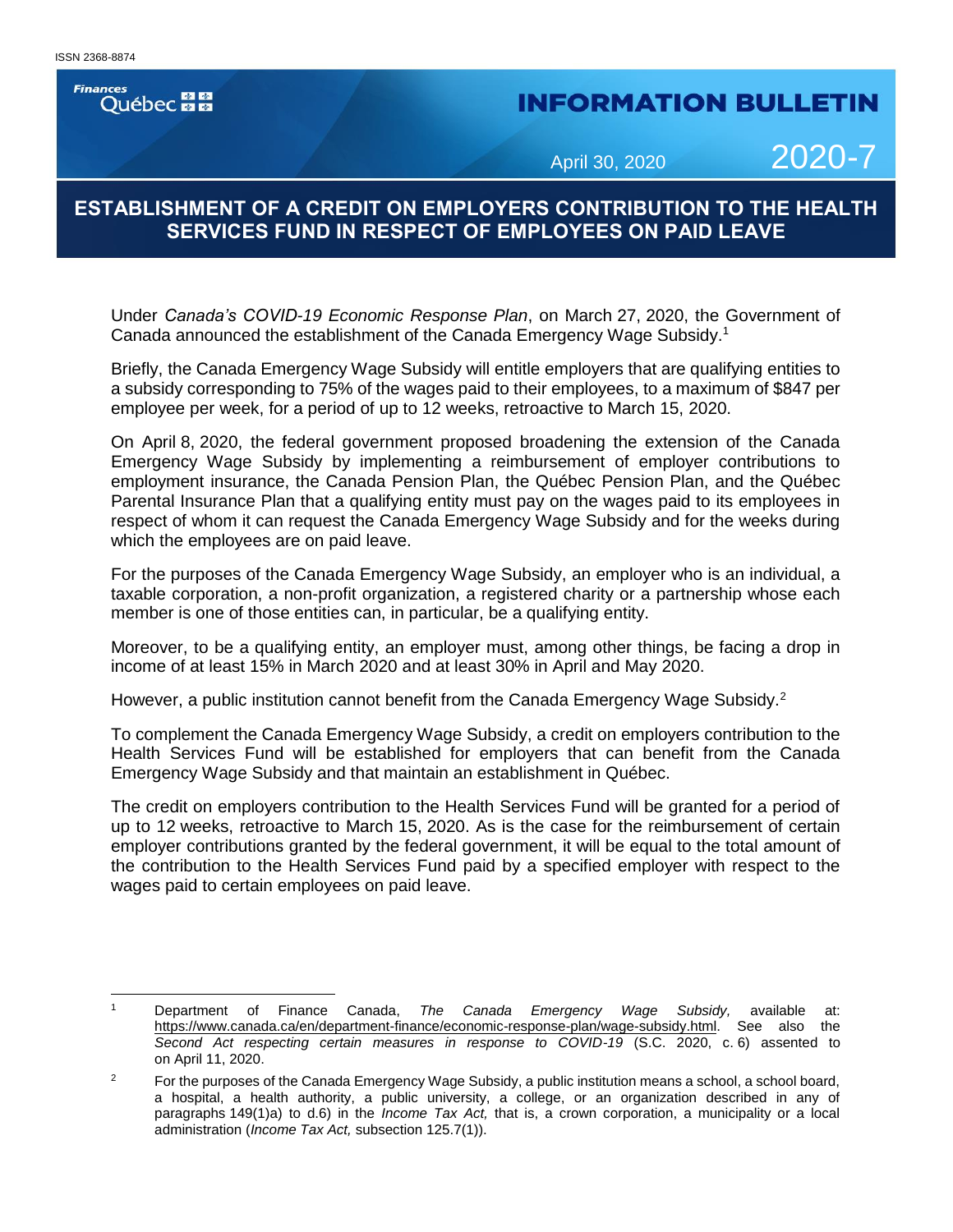## ❑ **Specified employer**

A specified employer, for the year 2020, for the purposes of the credit on employers contribution to the Health Services Fund, will mean an employer that, during the year, maintains an establishment in Québec and is, for a qualifying period, a qualifying entity.

#### **Qualifying entity**

A qualifying entity, for a qualifying period, will mean an entity that is a qualifying entity for such a qualifying period for the purposes of the Canada Emergency Wage Subsidy.<sup>3</sup>

#### **Qualifying period**

For the purposes of the credit on employers contribution to the Health Services Fund, a qualifying period will mean one of the following periods:

- the period beginning on March 15, 2020 and ending on April 11, 2020;
- the period beginning on April 12, 2020 and ending on May 9, 2020;
- the period beginning on May 10, 2020 and ending on June 6, 2020.

#### ❑ **Calculation of the credit on employers contribution**

A specified employer, for the year 2020, that, during this year, has paid, allocated, granted or awarded a specified wage to an employee will be deemed to have paid, in respect of the year, an amount in payment of its contribution to the Health Services Fund equal to all the amounts each of which represents a specified expense of the employer in respect of an employee for the year.

#### ❑ **Specified expense**

A specified expense of a specified employer in respect of an employee, for the year 2020, will be equal to the amount paid by the employer as a contribution to the Health Services Fund<sup>4</sup> that is attributable to the specified wage that it paid, allocated, granted or awarded to the employee for a week falling within a qualifying period.

# ❑ **Specified wage**

The specified wage of an employee for a week falling within a qualifying period will mean the wage paid, allocated, granted or awarded by the specified employer to the employee for such a week during which the employee is on paid leave<sup>5</sup> and that falls within a qualifying period during which the employee is a specified employee and the employer is a qualifying entity.

l 3 *Income Tax Act,* subsection 125.7(1), "qualifying entity."

<sup>4</sup> *Act respecting the Régie de l'assurance maladie du Québec* (CQLR, chapter R-5), section 34.

<sup>5</sup> In general, an employee will be on paid leave for one week if the employer pays remuneration for the week, but the employee does not perform any work for the employer during the week.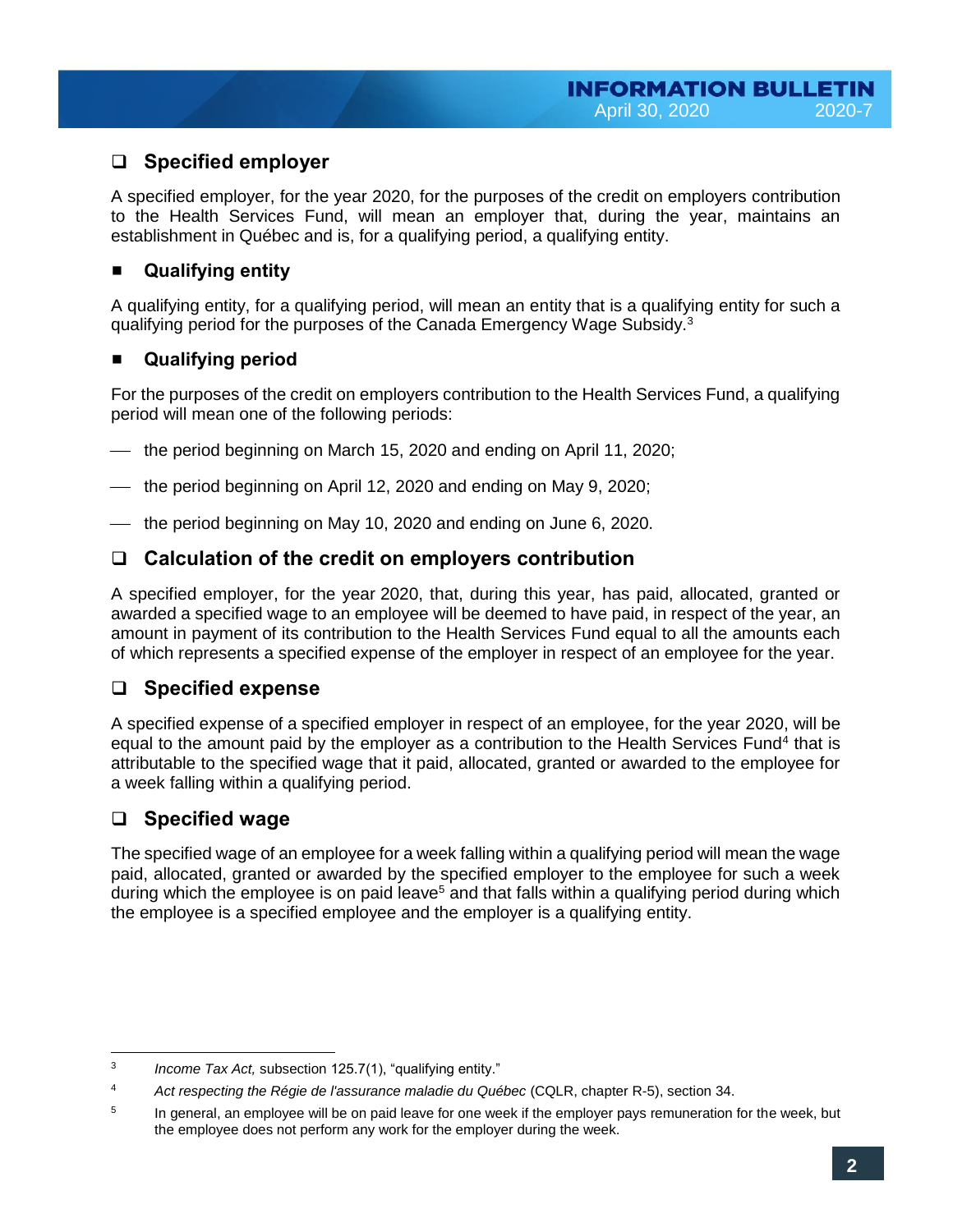# ❑ **Specified employee**

A specified employee of a specified employer, for a qualifying period, will mean an individual employed by the specified employer, during the qualifying period, other than an individual who receives no remuneration from the employer for at least 14 consecutive days during the qualifying period.

#### ❑ **Application for the credit on employers contribution to the Health Services Fund**

The Minister of Revenue will pay to a specified employer the credit on employers contribution to the Health Services Fund, for the year 2020, after the submission by the employer to him of an application to this effect.

The application for the credit on employers contribution to the Health Services Fund must be made in writing and be accompanied by documents and information that enable the Minister of Revenue to establish the amount of the credit on employers contribution to the Health Services Fund to which the employer is entitled. The application must be submitted to the Minister of Revenue when the employer submits the *Summary of Source Deductions and Employer Contributions* for 2020.

#### ❑ **Reduction of periodic payments of employer contribution to the Health Services Fund**

A specified employer can reduce the amount that it has to remit to the Minister of Revenue following the day of publication of this Information Bulletin, as a periodic payment of employer contribution to the Health Services Fund<sup>6</sup>, of the portion of the credit on employers contribution to the Health Services Fund attributable to a specified wage that it has paid, allocated, granted or awarded prior to the time of the periodic payment and that has not reduced another periodic payment.

In such a case, the amount that will be paid to the specified employer, following the application for the credit on employers contribution to the Health Services Fund that it submits to the Minister of Revenue, will be equal to the surplus, where applicable, of the amount of the credit on employers contribution to the Health Services Fund of the employer, for the year 2020, over the total amounts that reduce its periodic payments of contribution to the Health Services Fund for the year 2020.

For greater clarity, in the case where the total of the amounts that reduced the periodic payments of an employer for the year 2020 exceeds the total of the amounts that could reduce such periodic payments and there remains a balance payable by the employer for the year 2020 as its contribution to the Health Services Fund, the usual rules will apply for the payment of such balance and interest and penalties may apply, according to the usual rules, in respect of insufficient payments.

l <sup>6</sup> The portion of the contribution to the Health Services Fund that must be remitted periodically is determined pursuant to paragraph *a* of the first subsection of section 34.0.0.0.1 of the *Act respecting the Régie de l'assurance maladie du Québec.*